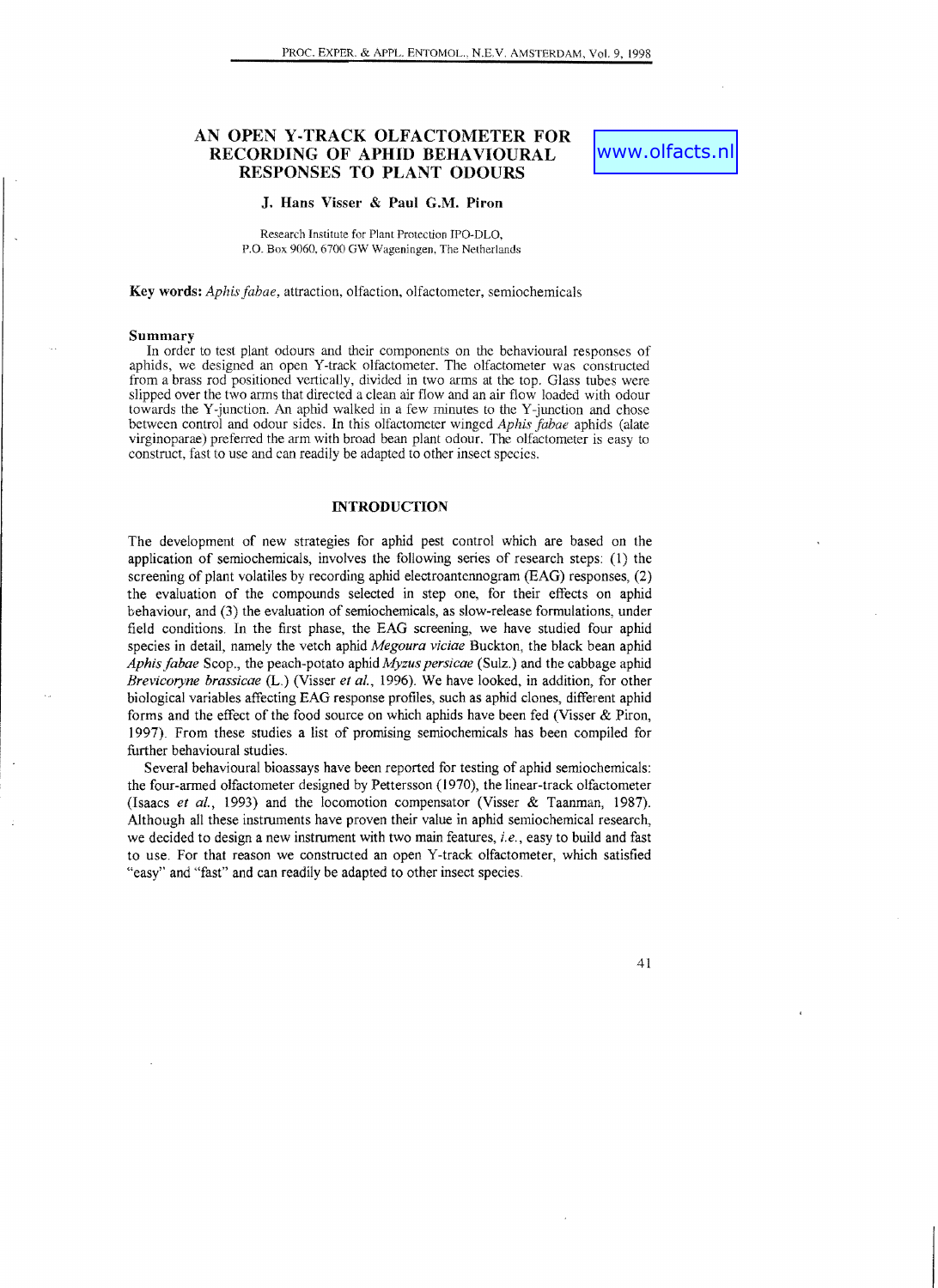### MATERIAL AND METHODS

## Aphids

A clone of*A. fabae* originally established by Kennedy was cultured on broad bean plants *Vicia fabae* L. under long-day conditions (L16:D8) at 20-22 °C. Under these conditions the aphids reproduced parthenogenetically (virginoparae). Young winged aphids were collected and starved for at least 4 hours prior to the experiments.

## Olfactometer

An open Y-track olfactometer was constructed from a brass rod (diameter 1.6 mm) positioned vertically, its length measured to the Y-junction 14 cm, the base fixed in a cork, and the rod divided in two arms at the top (see Figure 1). Glass tubes were slipped over the two arms of the rod and directed continuously two air flows towards the Yjunction. At the air flows used (10, 15 or 20 cm/s) smoke tests showed a clear boundary between left and right air flows. The air flows have been purified by passage through moisture and charcoal filters (Chrompack 7971 & 7972). Silicone tubing connected



*Figure* 1. *Open Y-track olfactometer.* The *aphid is placed on the base ofa vertical rod and starts walking upward. At the junction it will choose between a clean air flow, here at the left, and an air flow loaded with plant odour, shown at the right. Subsequently the aphid is removed and the experiment can be repeated with another aphid.*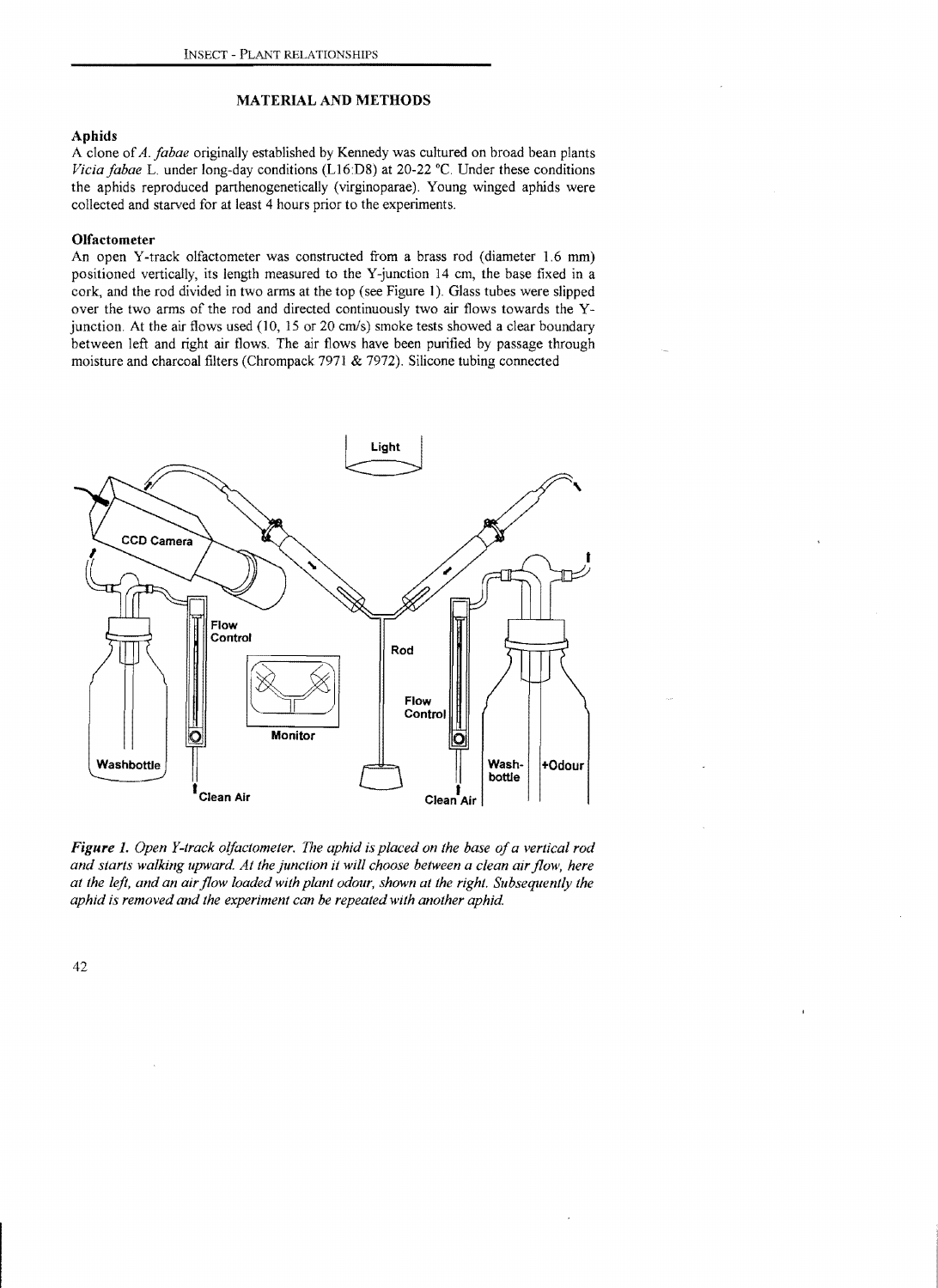washbottles, one to each arm of the olfactometer. The whole setup was placed in a black box and only one halogen lamp (4-12 V DC, 10 VA) in the centre of the ceiling of the box illuminated the olfactometer from the top. The light intensities used are indicated in the legend of Figure 3.

#### **Experiments**

The odour was applied at one side of the olfactometer by filling one washbottle with 12.5 g cut broad bean plants. In order to prevent humidity differences between left and right arms, each washbottle contained 25 ml demineralized water. An individual winged *A. jabae* aphid was gently placed on the base of the rod and allowed to walk upward At the junction the aphid could choose between the control arm Gust humidified) and the odour arm (humidified with broad bean plant odour). Choices were scored when the aphids left the horizontal part of the rod walking towards the glass tubes. A video camera (Sony SSC-M370CE) and monitor (Panasonic TC-1470Y) assisted the observations. **In** each series, half of the number of aphids was tested with odour coming from the left and the other half with odour coming from the right as to compensate for a possible left-right asymmetry of the setup. All experiments were conducted at 20-22 °C.

#### **RESULTS AND DISCUSSION**

The design of a behavioural bioassay in order to test the responses of aphids, or other insects, towards plant odours and their components, involves the consideration of the stimuli generally involved in locomotion. For aphids it is known that they are attracted towards light, like to move upward, easily walk on sticks, and that for winged aphids a vertical position delays take-off (Binns, 1977). The precise shape and size of an olfactometer and characteristics of the surrounding, including background colour, light intensity and distribution, is determined by the proper balance of all stimuli involved in locomotion so that the behavioural response towards odour is favoured. As aphid species, and other insect species, differ in their responsiveness to different stimuli, each species needs special adaptations in olfactometer design and surroundings. The optimizing of design and experimental protocol further involves the appreciation of motivational status as insects deprived of food are more likely to respond to food odours, and respond differently, than just after being fed (Thiery  $\&$  Visser, 1995). The innate physiology deserves attention as well since winged aphids have been reported to go through a migratory phase before paying attention to host plant stimuli like colours (Nottingham & Hardie, 1989).

The construction of the open Y-track olfactometer includes all these considerations. At the base of the rod, which is situated in a dark surrounding with just one light from above, the aphid readily walks upward through the combination of light, gravity and the form of the substrate (see Figure 2). At the junction, on the horizontal part of the rod, the aphid slows down as the input of gravity is now neutral, and light is for the main part not in line with the direction of the substrate. Here the aphids were observed to touch the rod with their mouth parts in order to probe the substrate. Also antennal waving is more intense and aphids have to choose one or the other side. When at one side of the olfactometer the odour of broad bean plants is blown, winged aphids choose this side of the olfactometer (Figure 3). The orientation mechanism underlying the preference for the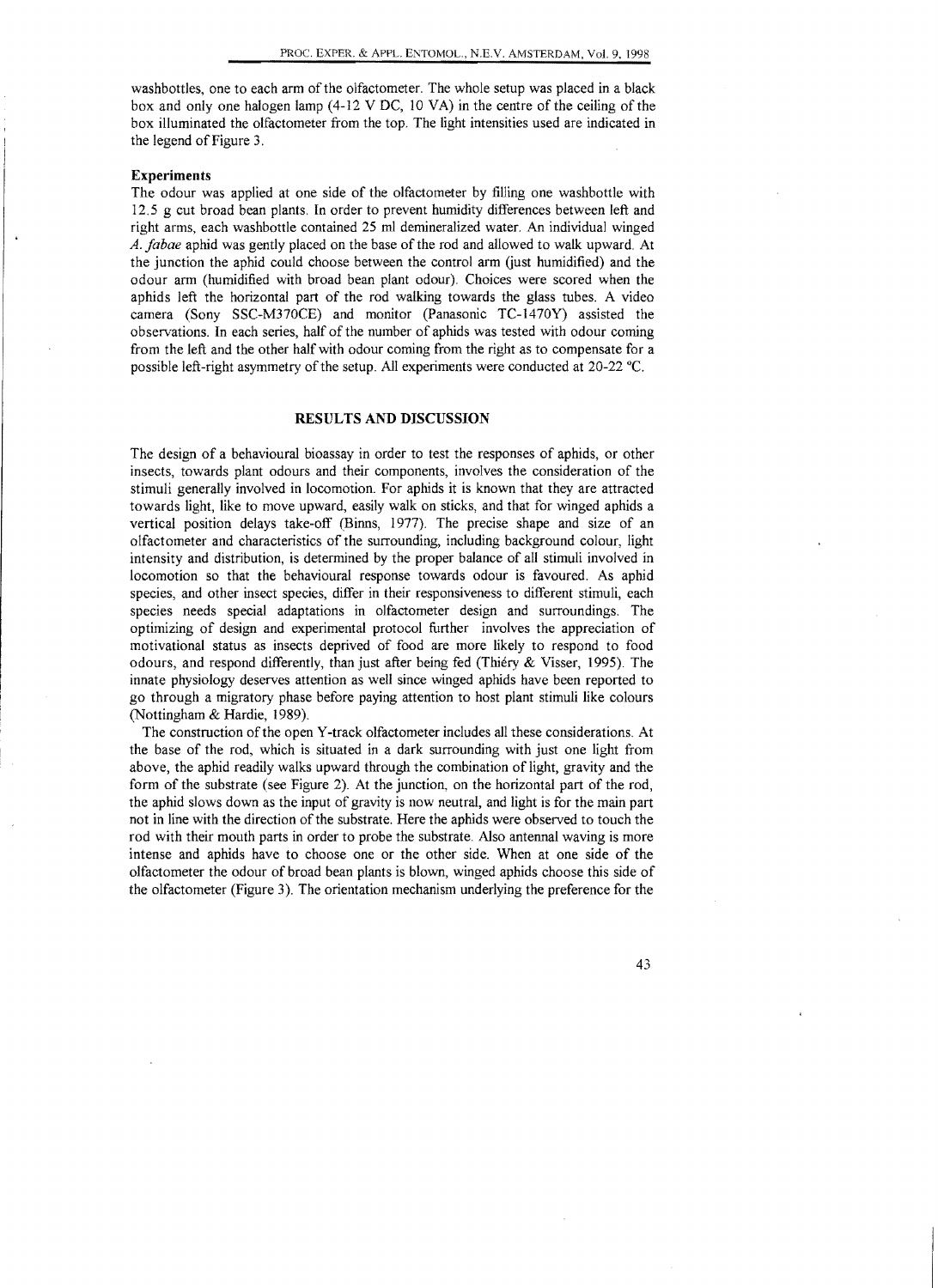odour arm probably involves the discrimination of odour difference between left and right (tropotaxis), although a temporal comparison of stimulus intensities cannot be excluded (klinotaxis; see for the terminology on insect orientation: Visser, 1988).



*Figure* 2. *Illustration of the stimuli involved in aphid locomotion on the open Y-track olfactometer. At the base of the rod gravity and light will direct the movement upward (negative geotaxis and positive phototaxis, respectively) guided by the substrate. At the junction geotaxis is excluded while wind, light and substrate are balanced between left and right arms. Odour-loaded air from one side initiates a preference for orientation.* 

The odour of broad bean plants was on the average preferred by 65% of alate *A. fabae*  aphids tested (Figure 3, experiment T, P<0.01). The responses varied from one experiment to the other, from 50% (Figure 3, experiment 2) to 84% (experiment 3). This variation originated probably from (a) the varying physiological state of the aphid groups used, and (b) the interaction of group size and data distribution. It takes for 77% of winged *A. fabae* aphids less than 3 minutes to reach the junction. Despite the variation observed, the open Y-track olfactometer allows efficiently the bioassay of plant odours as in less than two hours a group of 25-30 aphids can be tested and analysed statistically.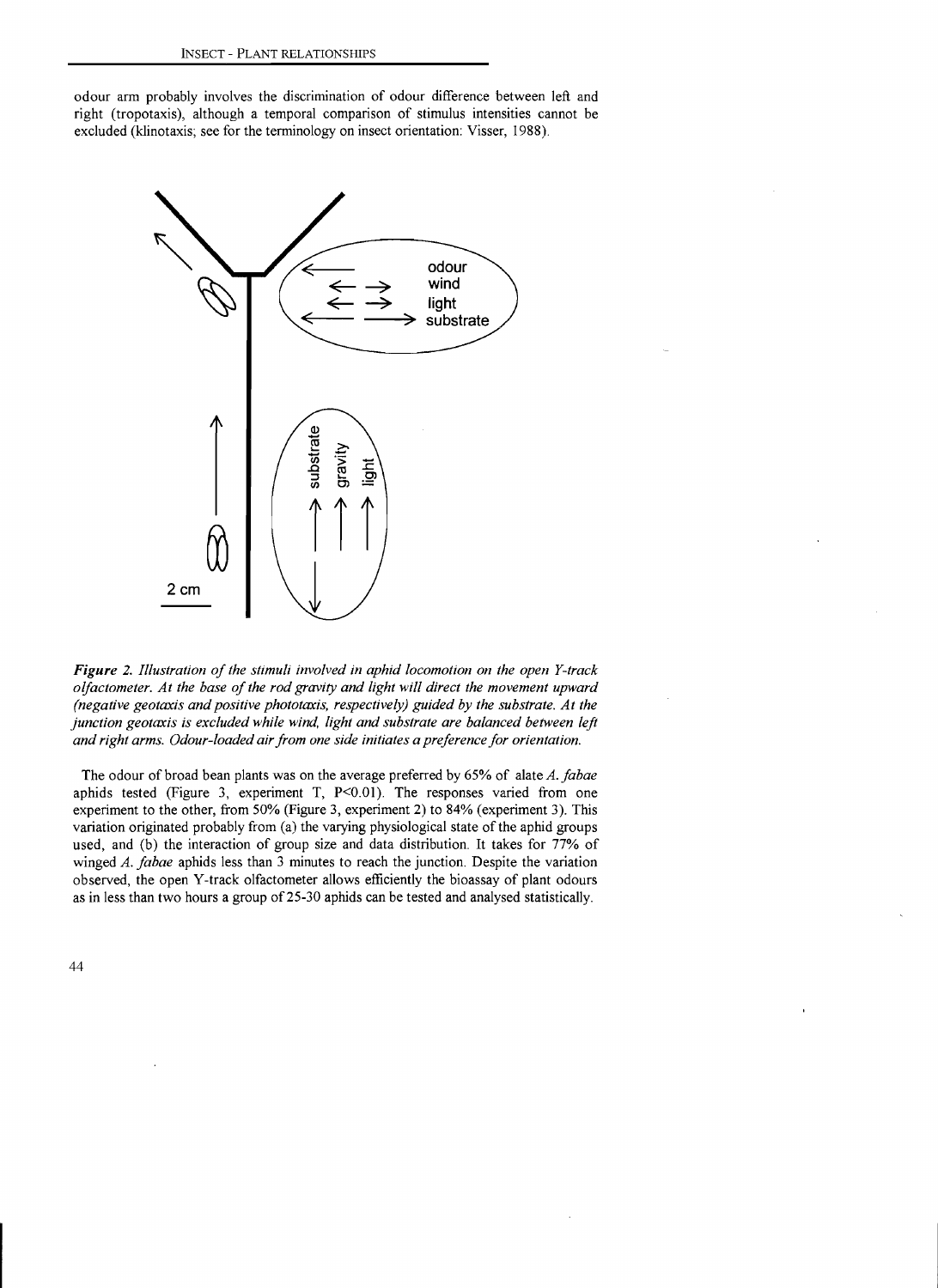

*Figure* 3. *The preference ofwinged* Aphis fabae *for an air flow containing broad bean plant odour. The experiment was repeated eight times* (1-8) *and in total* 194 *aphids*  were used (T). At the base of the rod the light intensity was 100 lux in experiments 1-5, *and* 27.5 *lux in experiments 6-8.* 

## **REFERENCES**

- Binns, E.S., 1977. Walking and take-off in *Aphisfabae.* I. Effects of substrate form and aspect. *Physiological Entomology* 2: 7-16.
- Isaacs, R., 1. Hardie, A.1. Hick, B.1. Pye, L.E. Smart, L.1. Wadhams & C.M. Woodcock, 1993. Behavioural responses of*Aphis fabae* to isothiocyanates in the laboratory and field. *Pesticide Science* 39: 349-355.
- Nottingham, S.F. & J. Hardie, 1989. Migratory and targeted flight in seasonal forms of the black bean aphid, *Aphisfabae. Physiological Entomology* 14: 451-458.
- Pettersson, 1., 1970. An aphid sex attractant. I. Biological studies. *Entomologica scandinavica* 1: 63-73.